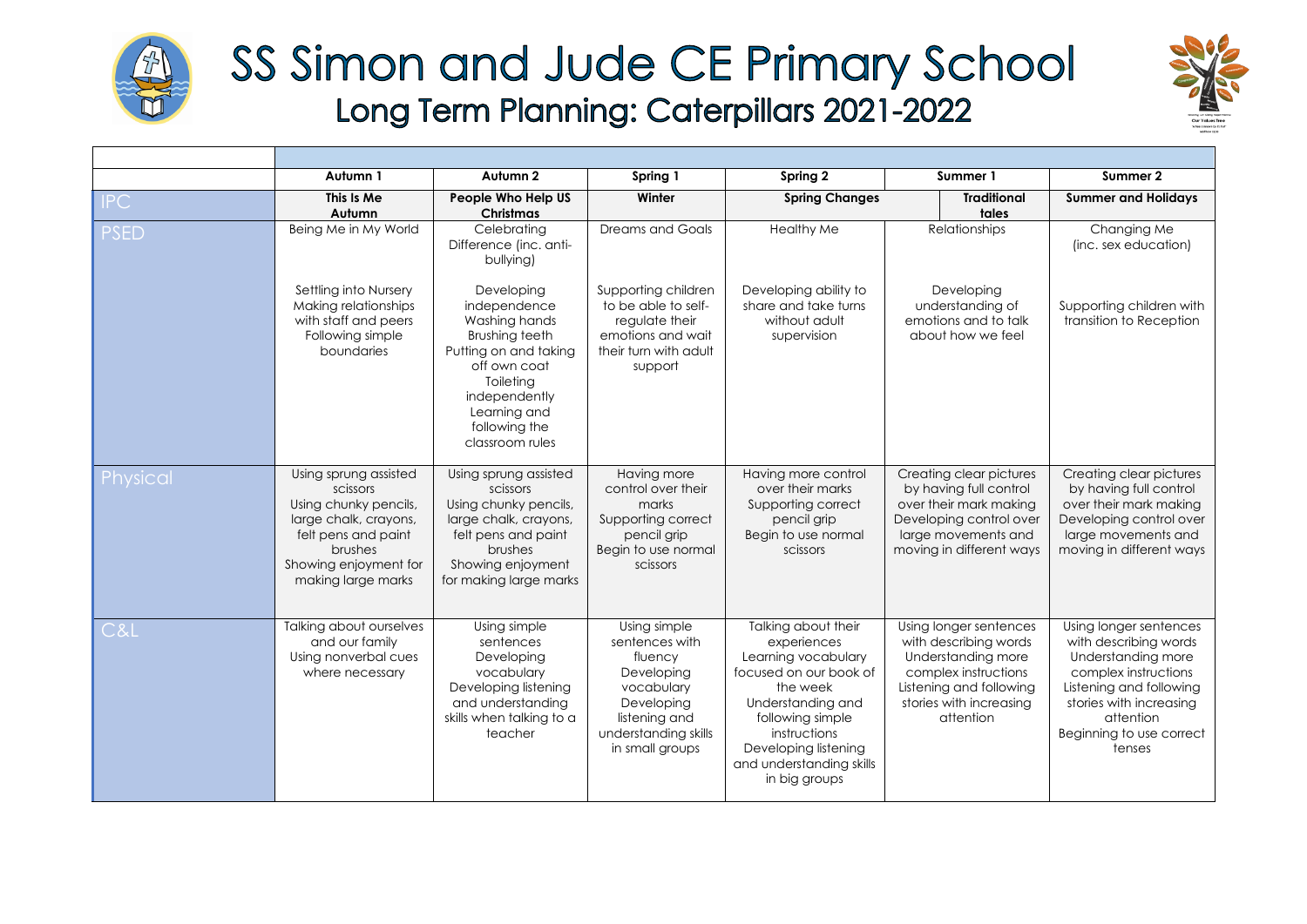

## SS Simon and Jude CE Primary School Long Term Planning: Caterpillars 2021-2022



| Literacy  |                                       | Listening to our 'over<br>read' books<br>Learning that we can<br>give meaning to our<br>marks                                                                                                       | Beginning to join in<br>with repeated refrains<br>in our 'over read'<br>stories<br>Gaining more<br>confidence to give<br>meaning to marks | Enjoying exploring<br>new texts<br>Reading 'over<br>read' books to self<br>and remember key<br>characters and<br>events<br>Giving clear<br>meanings to marks | Recognising print in the<br>environment<br>Beginning to recognise<br>own name<br>Making a clear<br>distinction between<br>drawings and writing | Listening for the first<br>sounds in words<br>Recognising letters in<br>the environment<br>Recognising name<br>Attempting to write<br>name                                           | <b>Blending and</b><br>segmenting sounds in<br>words<br>Hearing first sound in<br>words<br>Recognising more<br>sounds in the<br>environment<br>Having a very good<br>attempt at writing name |
|-----------|---------------------------------------|-----------------------------------------------------------------------------------------------------------------------------------------------------------------------------------------------------|-------------------------------------------------------------------------------------------------------------------------------------------|--------------------------------------------------------------------------------------------------------------------------------------------------------------|------------------------------------------------------------------------------------------------------------------------------------------------|--------------------------------------------------------------------------------------------------------------------------------------------------------------------------------------|----------------------------------------------------------------------------------------------------------------------------------------------------------------------------------------------|
| Maths     |                                       | Enjoying singing<br>number songs<br>le 1,2,3,4,5 once l<br>caught a fish alive<br>5 little ducks<br>5 speckled frogs<br>Repeating number<br>names in any order<br>Talking about size<br>(big/small) | Developing<br>understanding of<br>numbers in the<br>environment<br>Using shapes to make<br>pictures and models                            | Can repeat<br>numbers to 10<br>Beginning to count<br>1-2 items<br>Can group objects<br>into categories                                                       | Recognising numbers<br>of personal<br>significance<br>Can recite to 10                                                                         | Beginning to recognise<br>numbers 1-5<br>Beginning to count<br>objects to 5<br>Beginning to understand<br>pattern<br>Uses shape names and<br>describes them - tall,<br>round, pointy | Confidently recognise<br>numbers to 5<br>Confidently count 5<br>objects<br>Beginning to order<br>numbers<br>Beginning to match<br>small quantities to<br>numerals                            |
| <b>UW</b> | People,<br>Culture and<br>communities | My immediate family<br>Who I live with                                                                                                                                                              | Celebrations: Diwali,<br>Christmas<br>Different jobs and<br>people who help us                                                            | Celebrations:<br>Chinese New Year<br>Thinking about<br>people who live in<br>very cold countries                                                             | Celebrations: Mother's<br>Day - Thinking about<br>special women in our<br>lives<br>Easter – who<br>celebrates Easter?                          | Celebrations: Eid<br>Who celebrates Eid?<br>How do you celebrate<br>ił ś                                                                                                             | Celebrations: Father's<br>Day - Thinking about<br>the special men in our<br>lives<br>Holidays we have been<br>on                                                                             |
|           | <b>The Natural</b><br>World           | Naming parts of the<br>body<br>Daily weather chart<br>Changes in the<br>seasons - Autumn                                                                                                            | Changes in the<br>seasons - Autumn                                                                                                        | Changes in the<br>seasons - Winter<br>Places around the<br>world that are very<br>cold                                                                       | Changes in plants, how<br>plants grow<br>Changes in the<br>Season - Spring                                                                     | How animals change<br><b>Baby animals</b><br>Changes in the<br>Changes in the<br>Season - Spring                                                                                     | Where to go on holiday<br>Similarities and<br>differences between<br>the beach and Bolton<br>Under the sea Changes<br>in the<br>Season – Summer                                              |
|           | Past and<br>Present                   | Ourselves, our<br>immediate family and<br>our friends                                                                                                                                               | How we have<br>changed since being<br>a baby<br>The Nativity $-$<br>happened a long time<br>ago                                           | Talk about what<br>happened over the<br>Christmas holiday<br>Talking about what<br>they did at the<br>weekend                                                | Thinking back to the<br>story of Easter                                                                                                        | Changes in animals.<br>What they looked like as<br>a baby animal and<br>what they look like now                                                                                      | Thinking back to how<br>they have changed in<br>their time in Nursery<br>What can they do now<br>that they could not do<br>in the past?                                                      |